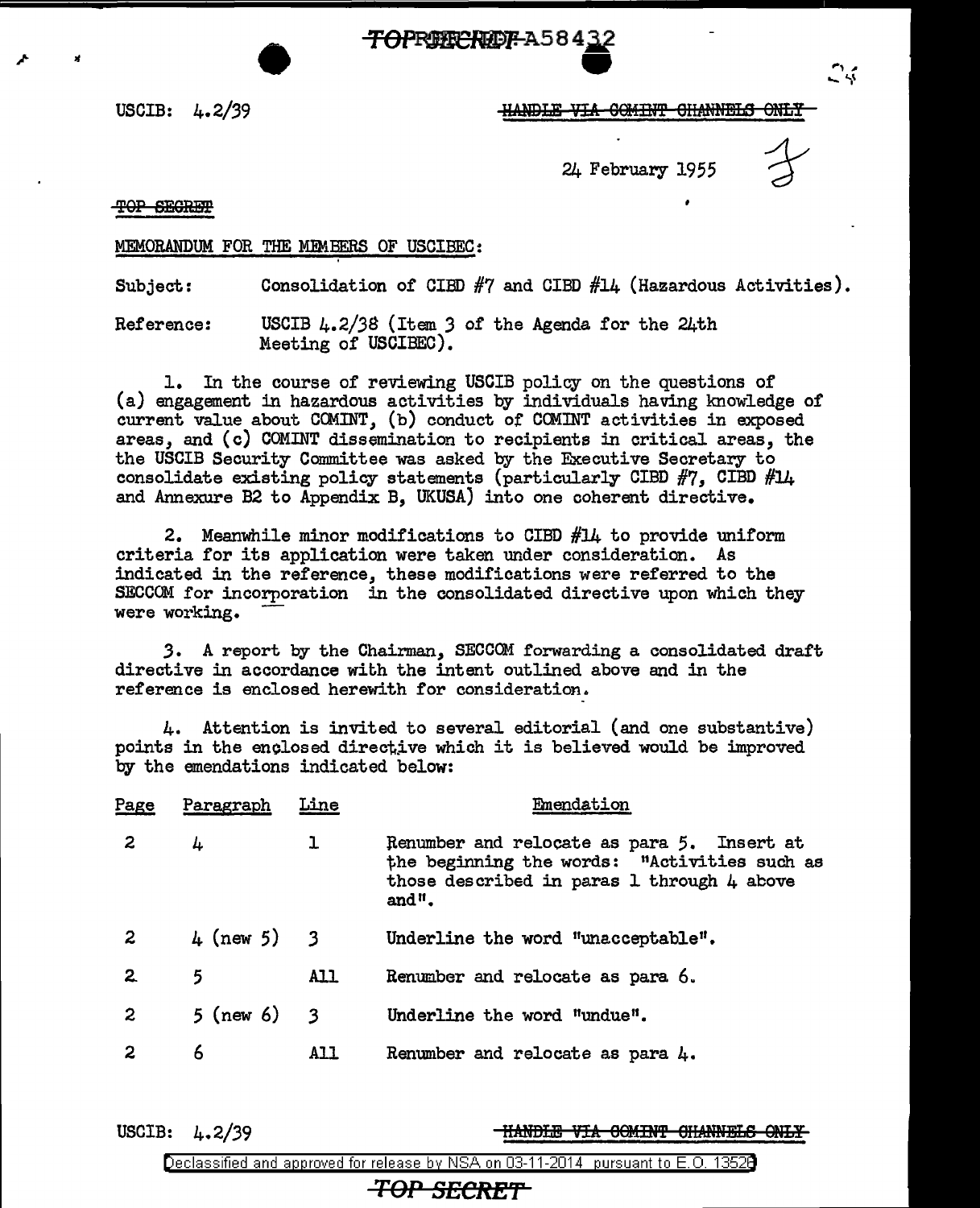USCIB: 4.2/39

#### TOP SECRET

Subject: Consolidation of CIBD  $#7$  and CIBD  $#14$  (Hazardous Activities).

 $T$ OP<sub>R</sub>&ECRET<sub>A58432</sub>

| <u>Page</u>          | Paragraph           | Line       | Emendation                                                                                                                                                                                                                                                                                                                                                                                                                                                                                                                                                                                                                                                                                                  |
|----------------------|---------------------|------------|-------------------------------------------------------------------------------------------------------------------------------------------------------------------------------------------------------------------------------------------------------------------------------------------------------------------------------------------------------------------------------------------------------------------------------------------------------------------------------------------------------------------------------------------------------------------------------------------------------------------------------------------------------------------------------------------------------------|
| $\mathbf{2}$         | $6$ (new $4$ ) Last |            | Add: "(This does not preclude personnel<br>stationed in Berlin or Vienna from proceeding<br>on leave from or returning to their duty<br>stations provided that only those transportation<br>means and routes approved herein are utilized.)"                                                                                                                                                                                                                                                                                                                                                                                                                                                                |
| 6                    | 5b.                 | All        | Rewrite the entire paragraph as follows:<br>"In situations involving unacceptable risk<br>an exception in the case of Group B or C<br>personnel shall be approved by the USCIB member<br>of the department or agency concerned. All<br>such exceptions granted will be reported to<br>USCIB. In situations involving an undue risk,<br>authority to grant exceptions to permit<br>temporary official visits, other than for<br>leave, to 'undue risk' areas by Group B or C<br>individuals may be delegated to the senior<br>field representative of the USCIB member<br>concerned, provided a record is maintained of<br>the purpose and authorization of all such<br>visits. (See Note 2 to Appendix A.)" |
| 7                    | 2а.                 | 4          | Delete the word "so".                                                                                                                                                                                                                                                                                                                                                                                                                                                                                                                                                                                                                                                                                       |
| 10                   | 2a.                 | 9          | Delete the word "so".                                                                                                                                                                                                                                                                                                                                                                                                                                                                                                                                                                                                                                                                                       |
| 10<br>$\blacksquare$ | 2b.(1)              | <b>All</b> | Change to read: "Determine whether the task<br>to be performed can be, in fact, performed<br>satisfactorily only in that area under consid-<br>eration."                                                                                                                                                                                                                                                                                                                                                                                                                                                                                                                                                    |

App. A Note 2 Last line Add: "(See page 6, SECTION III, paragraph 5b.)"

5. It will be noted that the change recommended for paragraph 5b. on page 6 is, in part, substantive whereas the rest of the changes are editorial in effect. In the opinion of the Executive Secretary the granting of an exception to permit the taking of what is considered to be normally an unacceptable risk is (if the risk is indeed normally unacceptable) likely to be a rare occurrence not to be taken lightly. Such action may affect the security of all and should, therefore, be reported to USCIB as provided in the existing directive on the subject (CIBD  $#14$ , SECTION III, paragraph  $c.l.$ ).

USCIB:  $4.2/39$ 

### $\zeta$  are  $\zeta$ **TOP SECRET**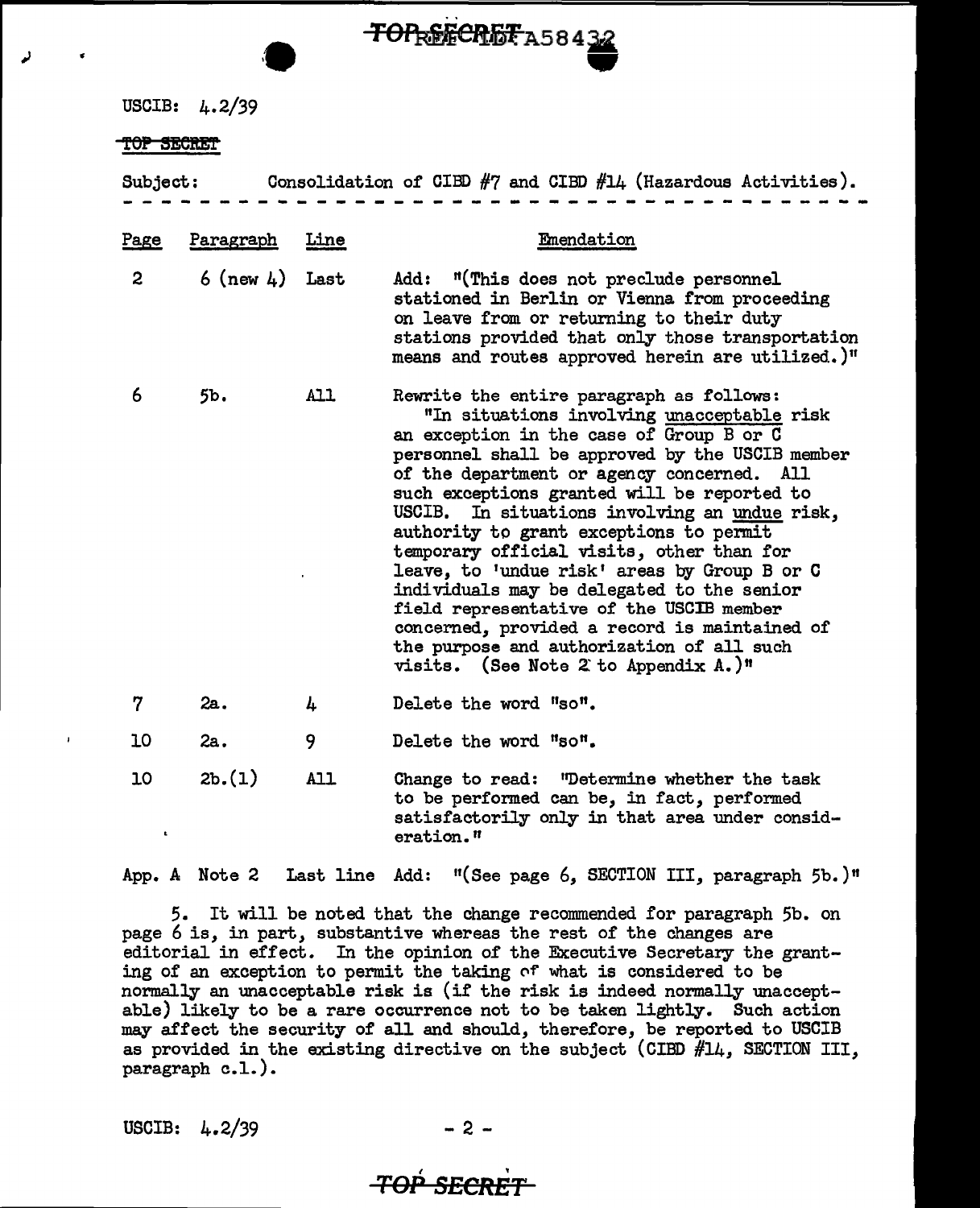

USCIB: 4.2/39

TOP SECRET

'

Subject: Consolidation of CIBD #7 and CIBD #14 (Hazardous Activities).

6. Lastly, attention is invited to the fact that the enclosed draft directive constitutes not only a consolidation of existing policy statements, but also some alteration thereof insofar as CIBD  $#7$  and CIBD  $#14$ are concemed.

7. It is requested that your views and comment, including your reaction to the recommended changes set forth in paragraph  $\mu$  above, be entered on the attached vote sheet and retumed to this office by the close of business, Tuesday, 8 March 1955.

Taislev UFUS L.

Aptain, U.S. Navy Executive Secretary, USCIB

Enclosure a/s

USCIB:  $4.2/39$  - 3 -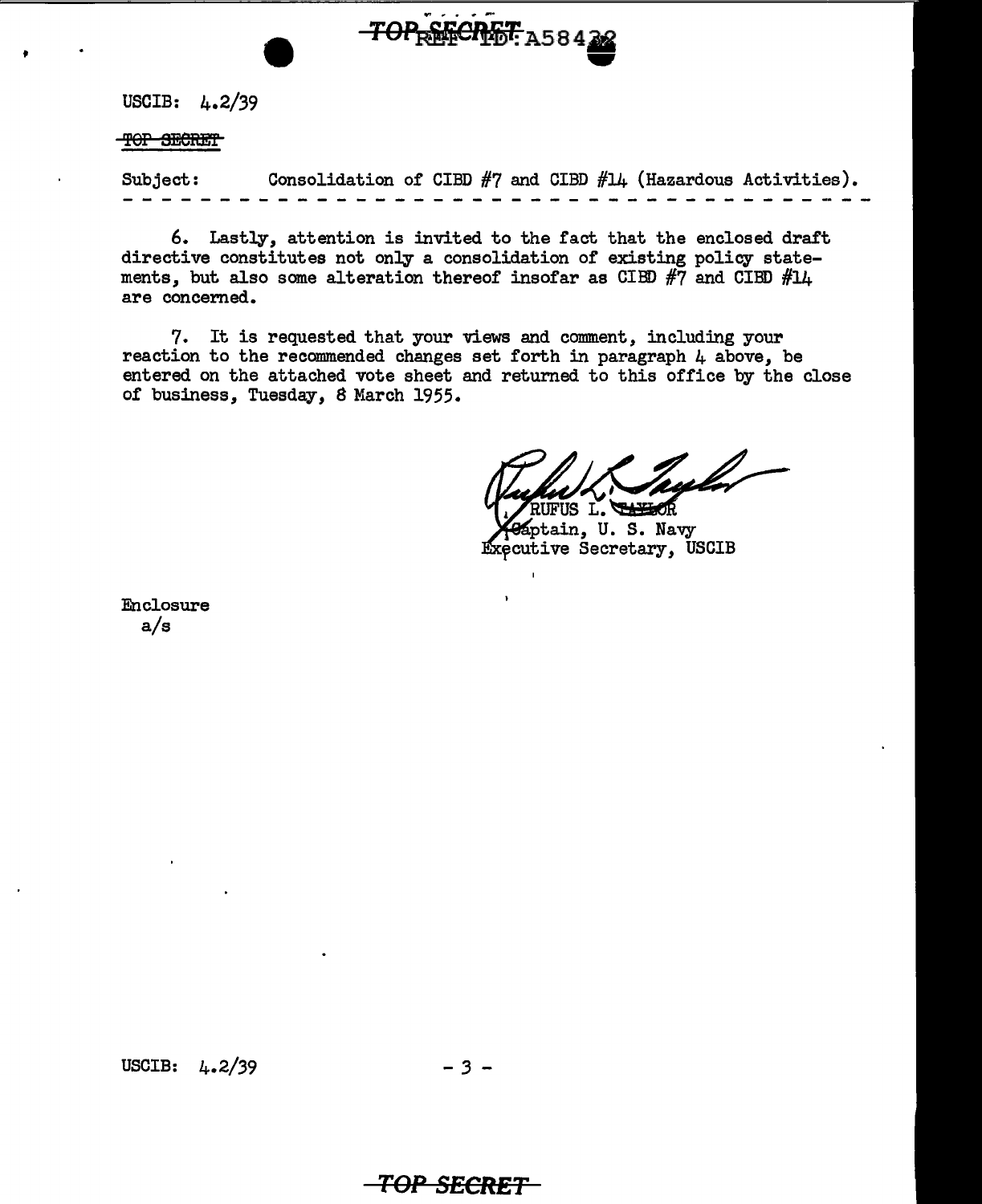JRIN<del>G SICORRI</del>S 432

#### **HANDLE VIA COMINT CHANNELS ONLY**

SEC # 0002

18 February 1955

**'fOP SEBH!'f** 

MEMORANDUM FOR THE EXECUTIVE SECRETARY. US CIB

Subject: .. Draft Directive on Hazardous Activities

1. The Security Committee, as requested by the Executive Secretary, has prepared a draft directive (attached) combining the provisions of CIBD  $#7$  (Revised 25 October 1950) and CIBD  $#14$ dated 25 June 1954, with provisions for conduct of COMINT activities in exposed areas. During discussion of this draft, the Committee considered pertinent comments (regarding USCIB 4.2/30 dated 29 November 1954, subject "Revision of USCIB Directive No.  $14$ ") contributed by members of USOIBEO during their 112th Meeting held on 28 January 1955.

2. This proposed directive deals with two main interrelated conditions concerning the existing risk to COMINT: that which involves a COMINr knowledgeable individual subjecting himself (or being subjected) to possible capture or interrogation; and that which involves COMINT individuals and COMINI' documents within a COMINT unit located in an area susceptible to being quickly overrun by hostile forces.

*3.* In regard to the first condition, the Committee fully realizes that absolute control of the activities of each CDMIN!' knowledgeable individual is an :impossible task. The Committee, at the same time, recognizes the necessity for each USCIB member to take all possible action to control the activities of such an individual in order to enhance, to the greatest extent possible, the security of his COMINT knowledge. It is in this light that the guidance and the basis for such action contained in this directive has been written. An appendix to this document has been added to meet the expressed needs of certain members of current guidance regarding specific areas deemed to involve varying degrees of risk to individuals. It should be noted that the time restrictions regarding assignment of individuals to hazardous activities (page 4 of the enclosure) are applicable only to assignments involving non-COMINT duties. Considerations involving assignment of COMINT personnel to COMINT units are dealt with in sections concerning restrictions on personnel composition of such units as are located in areas deemed to be exposed, (pages 7-9 and 11-13 or the enclosure).

# **'f'OP SECRET**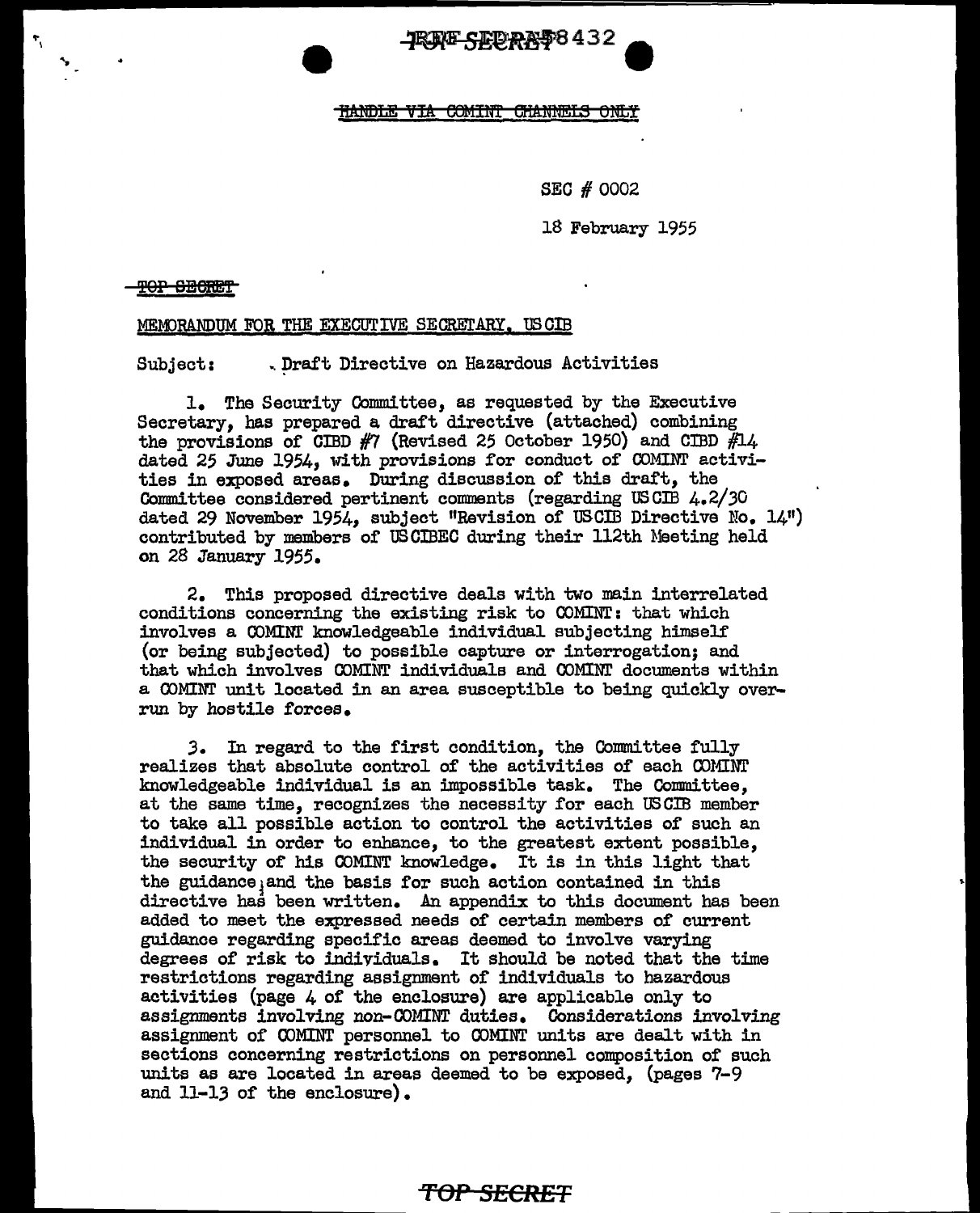TROPP SIDRAS 8432

**TOP SECRET** 

~,

.<br>م

SEC #0002

Subject: Draft Directive on Hazardous Activities --------------------------------~--

4. In regard to the second condition, the Committee feels that a determination as to the degree of risk to GOMINT present within a COMINT unit in an exposed area should be based primarily on the ability of the local military forces (a) to delay hostile action long enough for COMINT personnel to destroy classified documents within that unit, and  $(b)$  to evacuate the COMINI personnel involved. The Security Committee believes, therefore, that the initial determination as to whether a given unit will be in a protected, risky or dangerous situation should be made by the senior headquarters charged with the defense of that area. The tBCIB member having operational control of that COMINT unit, upon examination of the initial determination in light of additional facts known to him, may redetermine a situation as involving a greater risk. In the case of a unit which cannot operate effectively under pertinent safeguards imposed by this directive, the USCIB member concerned may make such exceptions to those safeguards as are approved in advance by tBCIB. That member may not, however, determine a situation as involving a lesser risk than that reported by the field commander.

5. The above discussion is submitted in order to outline postulates deemed by the Security Connnittee to form the proper basis for tBCIB policy in this matter.

6. The enclosure has received extremely thorough consideration by this Committee and is forwarded with a unanimous recommendation for approval.

Wallam R Culmer

WILLIAM R. CULMER Major, Arty., USA Chairman, SECCOM

Enclosure a/s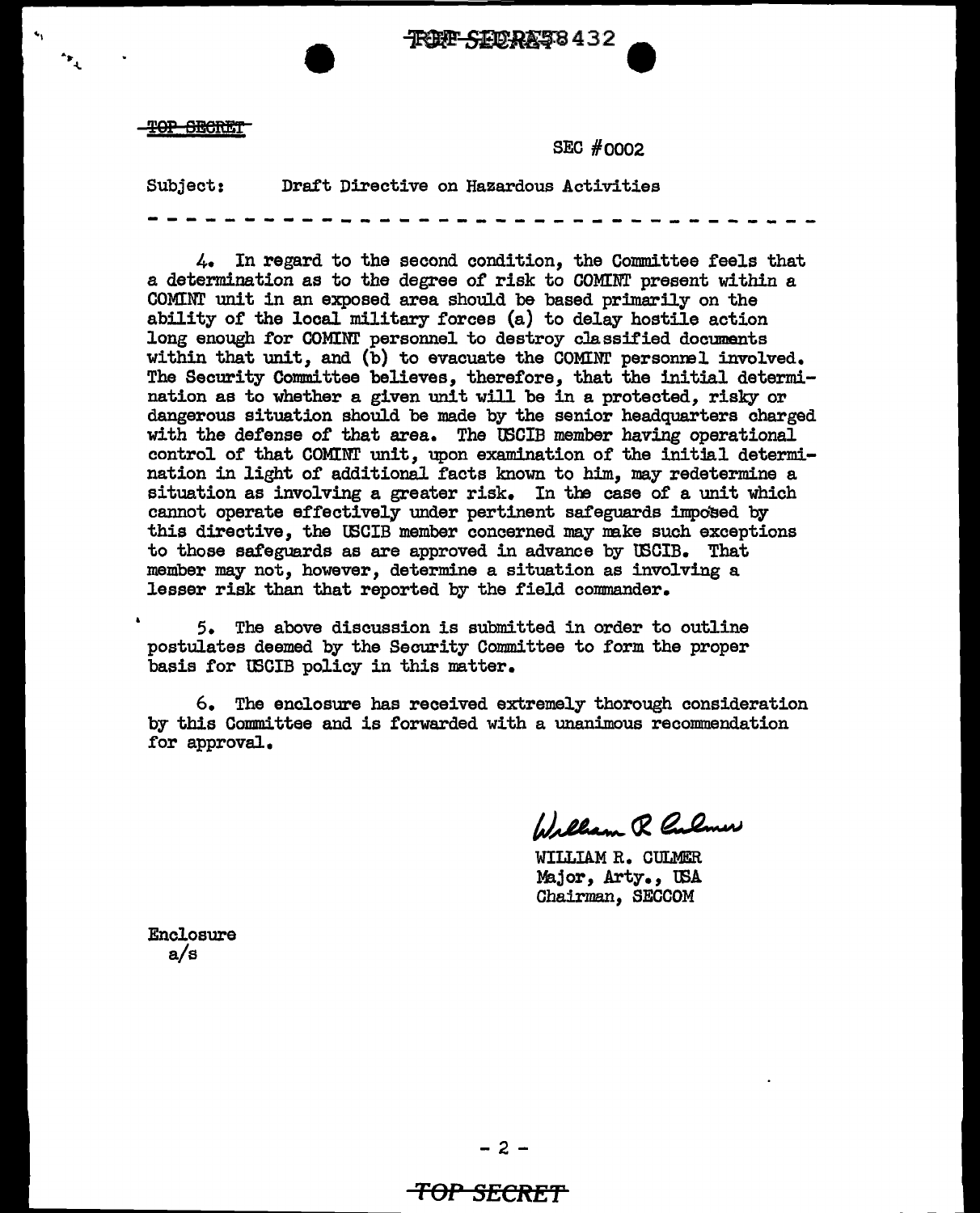REDPLDECAGE432

#### TOP SEGRET

USCIB DIRECTIVE NUMBER  $\qquad$  (CIBD  $\#$ ) •

(Approved by USCIB on \_\_\_\_

### HAZARDOUS ACTIVITIES

## I. PURPQ§E ANP SCOPE

The purpose or this Directive is to describe activities considered to be hazardous, to delineate geographic areas considered to be exposed and to prescribe policy with respect to:

A. Engagement in hazardoue activities by individuals having inowledge of current value about  $COMINT.$  (Page  $3$ )

B. COMINT collection and/or production in exposed areas. (Page  $6$ )

 $c.$  COMINT dissemination to consumers in exposed areas. (Page  $9$ )

# II• DEFINITIONS

A. Hazardous Activities - For the purpose of this Directive, hazardous activities are those which place a person in a position where he runs a substantial risk or being captured or otherwise subjected to interrogation, e.g.1

- 1. Duties behind enemy lines, or in shore operations off an enemy or Iron Curtain country.
- 2. Flights over enemy or Iron Curtain territory unless on recognized corridor routes.
- 3. Raids, minor formation attacks, underwater demolition operations, and service with a unit or formation forward or division headquarters.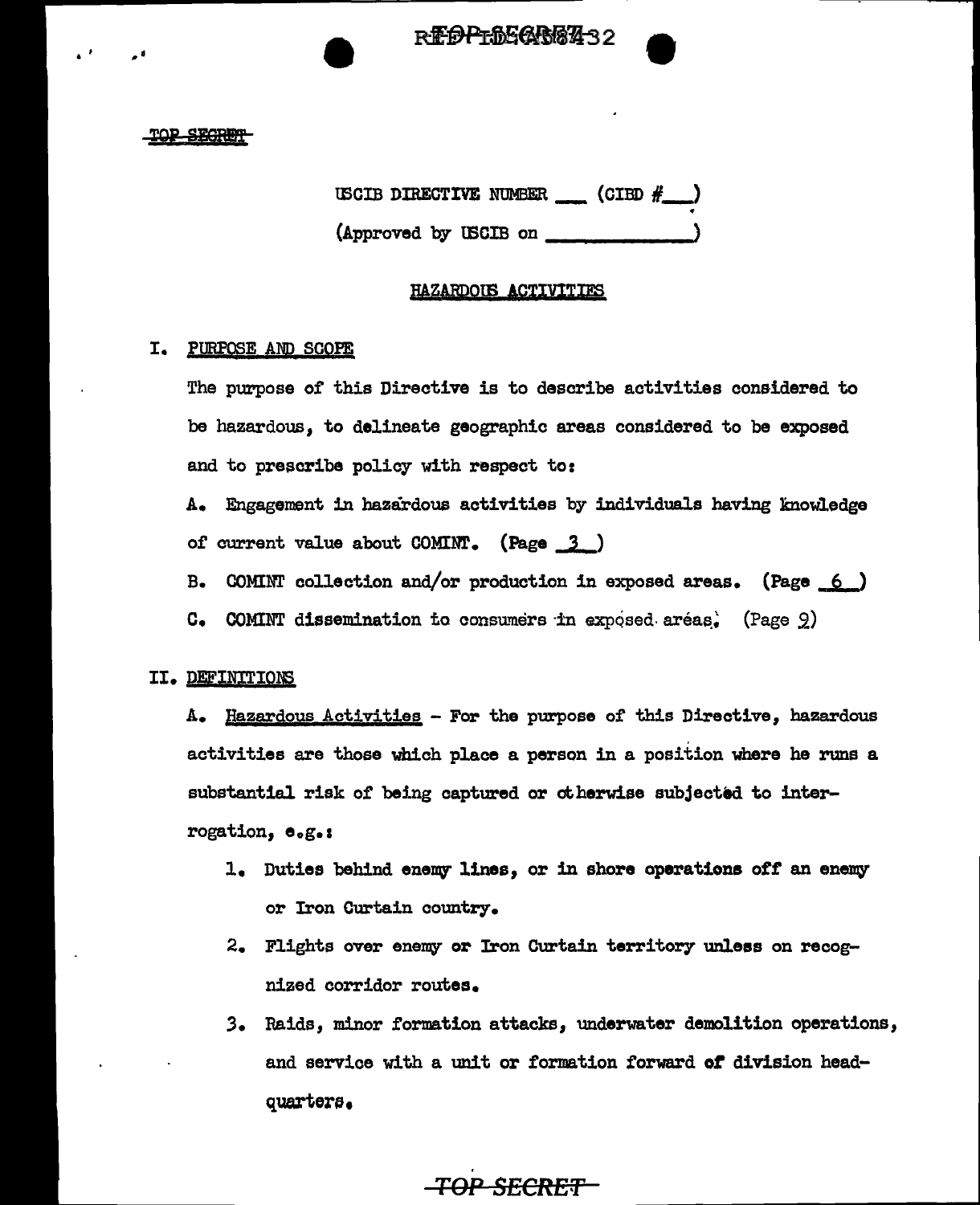**SHOPANSI8-432** 

TOP SECRET

- 4. Duty in or visits to Iron Curtain countries and also other areas where from time to time local conditions are *ponsidered* to involve an unacceptable risk. (See paragraph  $E$ , below, and Appendix A. )
- *5.* Duty assignments and visits, other than unavoidable transit stops while traveling on official orders, in areas considered currently to involve an undue risk. (See paragraph B, below, and Appendix A.)
- 6. Transit through the Soviet Zones of Germany and Austria unless on official business vit air, sealed rail transport, or authorized convoy on U.S. approved routes.

 $B<sub>•</sub>$  Exposed Areas - For the purpose of this Directive, exposed areas are those which *are* susceptible of being quickly overrun by enemy forces or those wherein the local political or military situation is such to poae a distinct threat to the security of COMINT.

- 1. Exposed areas at present comprise areas under control or the USSR, Soviet Satellite countries, other Communist dominated areas, and areas adjacent thereto which are beyond defense lines expected to be tenable.
- 2. In proportion to the risk of loss of CCMINT personnel and/or classified material located therein, such areas involve three situations:
	- a. Dangerous situations, i.e., those in which it is unlikely that complete evacuation of CCMINT personnel and/or removal or effective destruction of classified material will be accomplished.

-2- **TOP SECRET**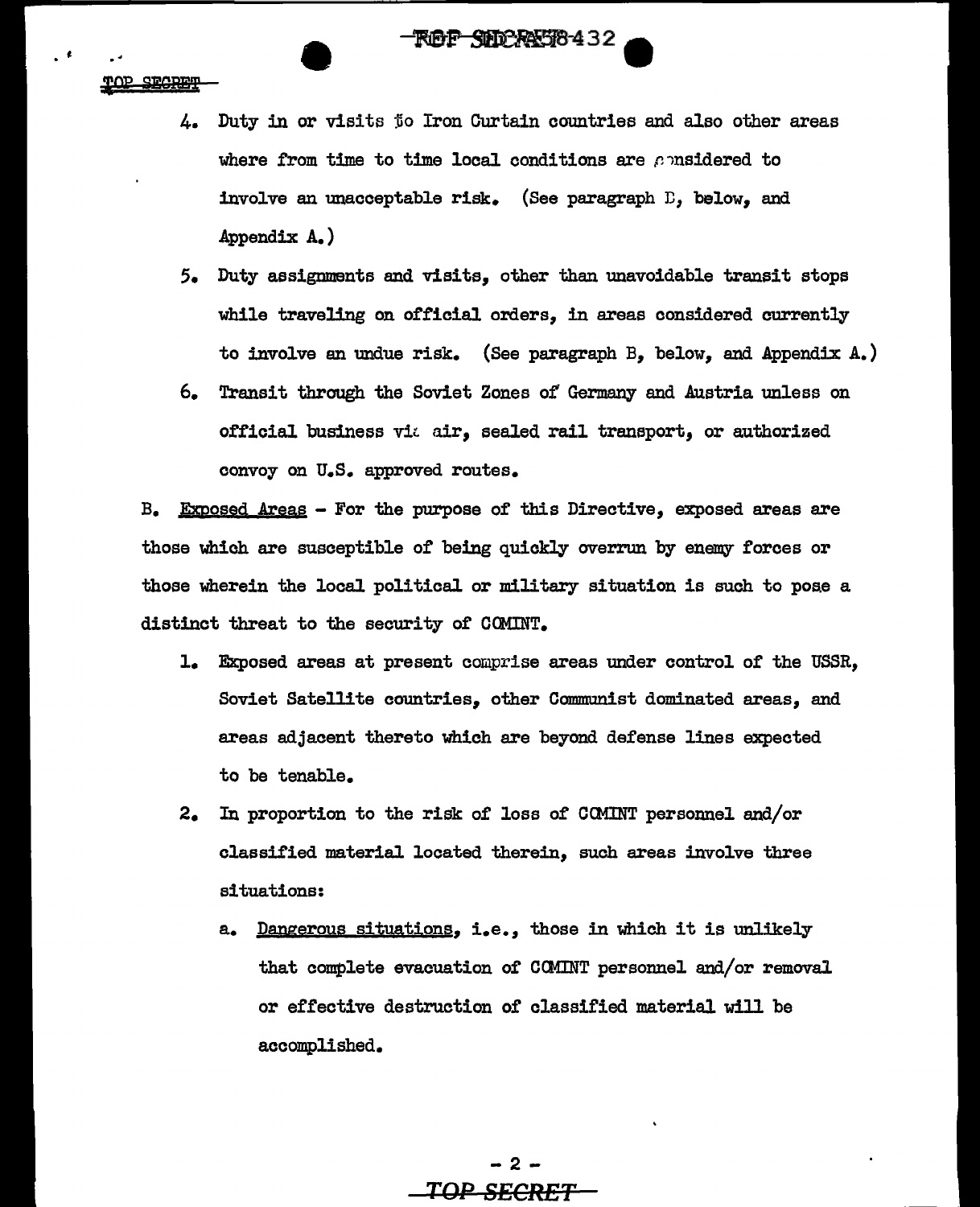# **PUFF SECRET<sup>8432</sup>**

- b. Risky cituations, i.e., those in which it is likely that complete evacuation of COMINT personnel and/or removal or effective destruction of classified material will be accomplished.
- c. Protected situations, i.e., those in which there is no reasonable expectation of such a loss.

### III. POLICY AND PROCEDURES

# A. Engagement in Hazardous Activities by Individuals Having Knowledge

# of Current Value About COMINT

Every effort shall be made to ensure that no person who has knowledge of current value about COMINT, such that his capture or interrogation could be a substantial risk to the security of COMINT shall be assigned to or engage in activities of a hazardous nature.

# l. Assignment to Groups -

- a. Whenever the duties of any person who has had access to COMINT are about to be terminated or he is scheduled for reassignment and is deemed to have lmowledge of current value about COMINI' (whether currently indoctrinated or not) such that his capture or interrogation could be a substantial risk to the security of COMINT, a determination shall be made in accordance with the extent of that knowledge, into which of the following groups he shall belong:
	- (1) GROUP  $A$  Producers of Category I COMINT who have no knowledge of other categories.
	- (2) GROUP B Individuals who have knowledge of current value about Category II GOMINT.

# \_<br>\_,\_\_ TOP SECRET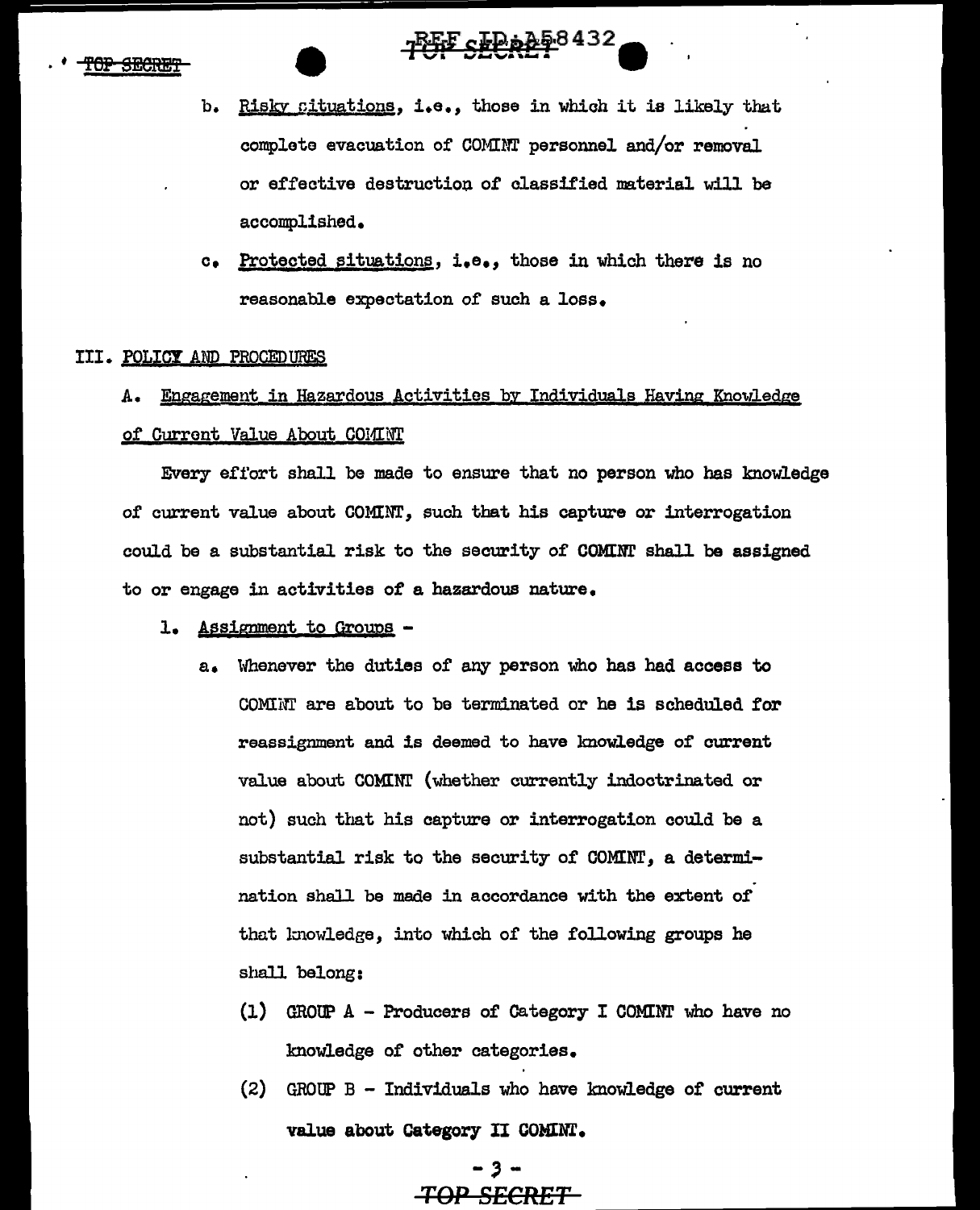₽<del>OF</del> <del>ORORES</del>

(3) GROUP C - Individuals, other than those specified in paragraph  $(4)$ , below, who have knowledge of current value about Category III COMINT.

POP SECREP<sup>432</sup>

- (4) GROUP D Individuals wi'th precise knowledge of CCMINT processing techniques, competence or potential regarding the morse sensitive Category III CGIINT material.
- b. Responsibility £or such assignment and cancellation after specific post debriefing intervals (see paragraph 2, below) rests with the parent USCIB member. A USCIB member department or agency using indoctrinated persons from another member department or agency shall, upon release of such individuals to their parent activity, furnish that activity with suitable recommendations regarding the group to which those individuals should be assigned.
- 2. Assignment to Hazardous Activities

The following restrictions apply to permanent and temporary duty assignments involving hazardous activities.

- a. GROUP A personnel may be assigned to hazardous activities onl on the authority of senior officers. (NOTE: No special restrictions need be applied to recipients or non-indoctrinated producers of Category I GOMINT only.)
- b. GROUP B personnel may be assigned to hazardous activities only after six months separation from such material.

-4-

# TQP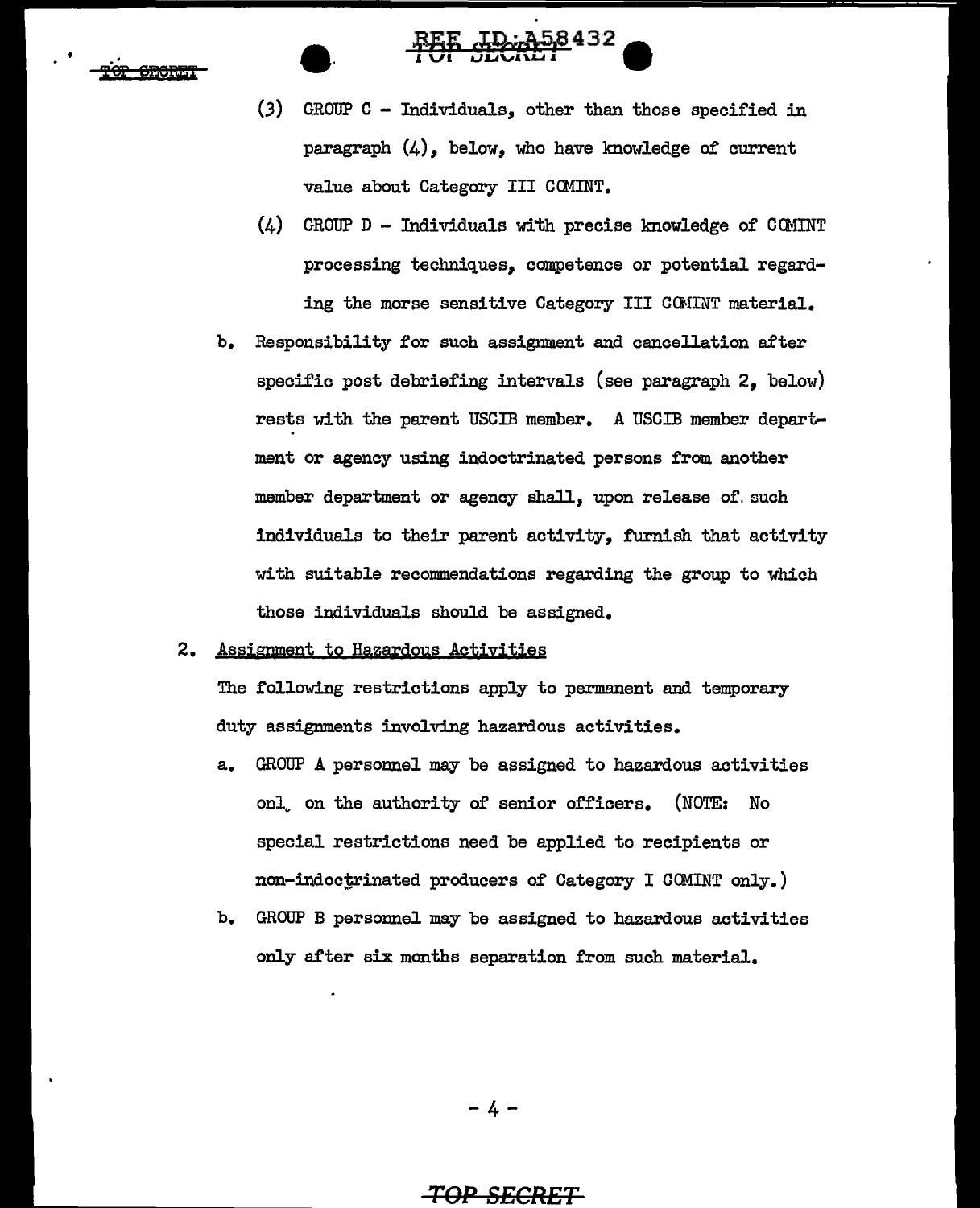**STAP RASS 432** 

..

- c. GROu"P C personnel may be assigned to hazardous activities only after a separation of one year or longer from this tyme of information.
- d. GROUP D personnel shall not be assigned to hazardous activities at any time.
- 3. Fingarement in Hazardous Activities While in Official Non-Duty **Status**

Every effort shall be made to ensure that no person uho has knouledge of current value about COMIT shall engage in activities of a hazardous nature while on leave, liberty or other official non-duty status.

4. Engagement in Hazardous Activities in Any Unofficial **Capacity** 

All possible action shall be taken to prevent any person uho has terminated service with any USCIB member department or agency for any reason and who is still deemed to have knowledge of current value about COIINT from engaging in hazardous activities at any time.

- 5. Fixceptions to the policy enunciated in paragraphs 2, 3 and  $4$ . above, shall be authorized only after careful consideration in each instance of the advantage to be gained, as opposed to the risk involved.
	- a. In considering exceptions, the protection offered by diplomatic status should not automatically be considered sufficient, but should be assessed in the light of the particular circumstance involved.

$$
-5-
$$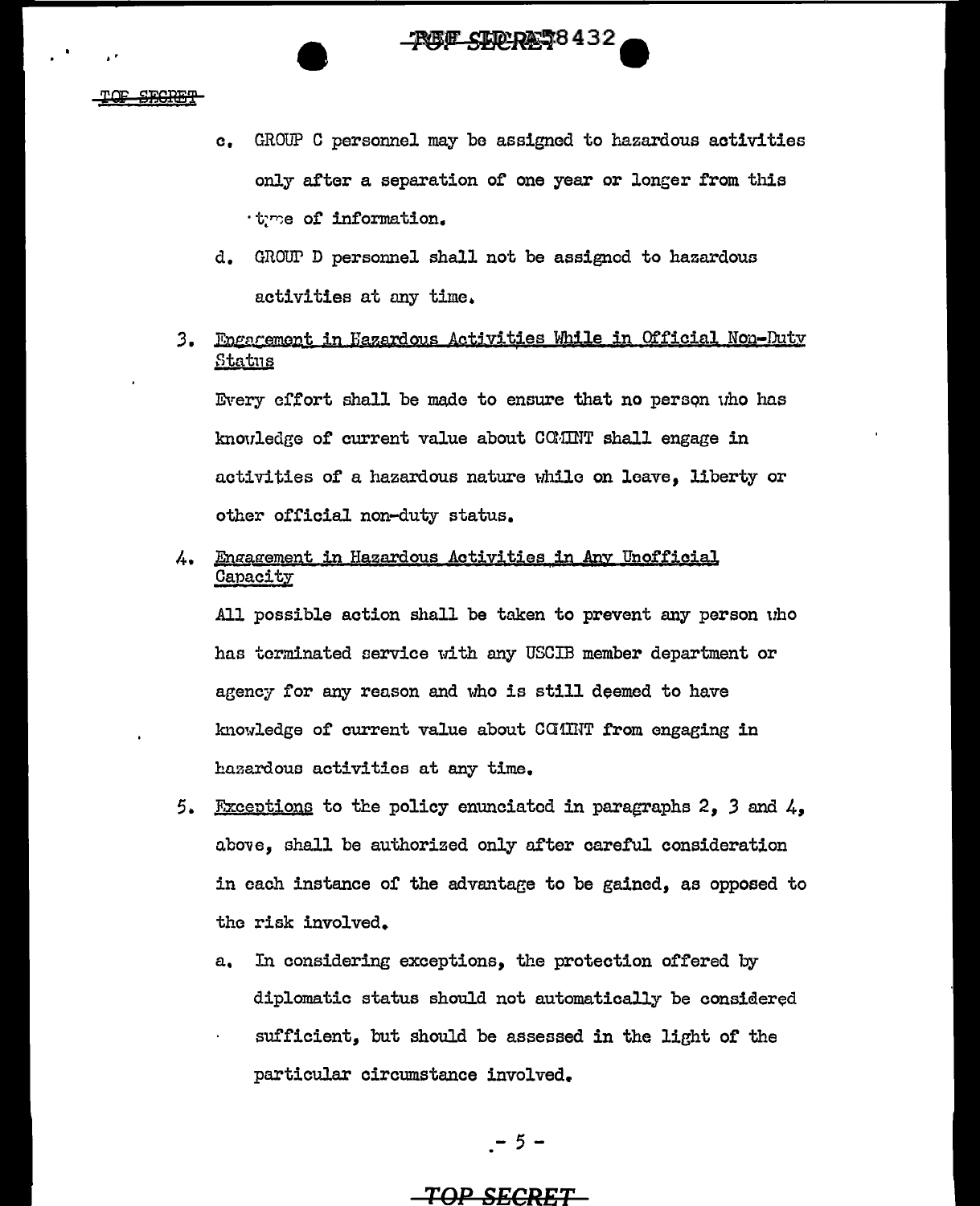# -**ROP SIDAAS8432**

<del>TOP</del> **SEGRET** 

- b. An exception in the case of GROUP B or C personnel shall be approved by the USCIB member of the department or agency concerned. Each member department and agency of USCIB shall maintain a record of exceptions granted.
- c. An exception in the case of GROUP D personnel shall be approved by USCIB.

# 6. Implementing Instructions

Instructions implementing the above policy shall be issued by each USCIB member department and agency. A copy of these instructions shall be provided the Executive Secretary, USCIB, for information.

# B. COMINT Collection and/or Production in Exposed Areas

1. General

It is recognized that effective intercept of certain communications and effective COMINT support of field commanders may require the establishment or continuation of COMINT collecting and/or producing activities in exposed areas which may suddenly fall under unfriendly control with consequent loss of GOMINT personnel and/or CCMINT material.

# 2. Decision to Locate COMINT Collection and/or Production Activities

a. A determination as to whether a given situation falls into a protected, risky, or dangerous category will be obtained by the Service USCIB member concerned from the Senior Headquarters responsible for the defense of the area. Such determination shall be made in the light of the political, military, or other factors affecting the safety

$$
-6-
$$

# **'fOP SECftE'f**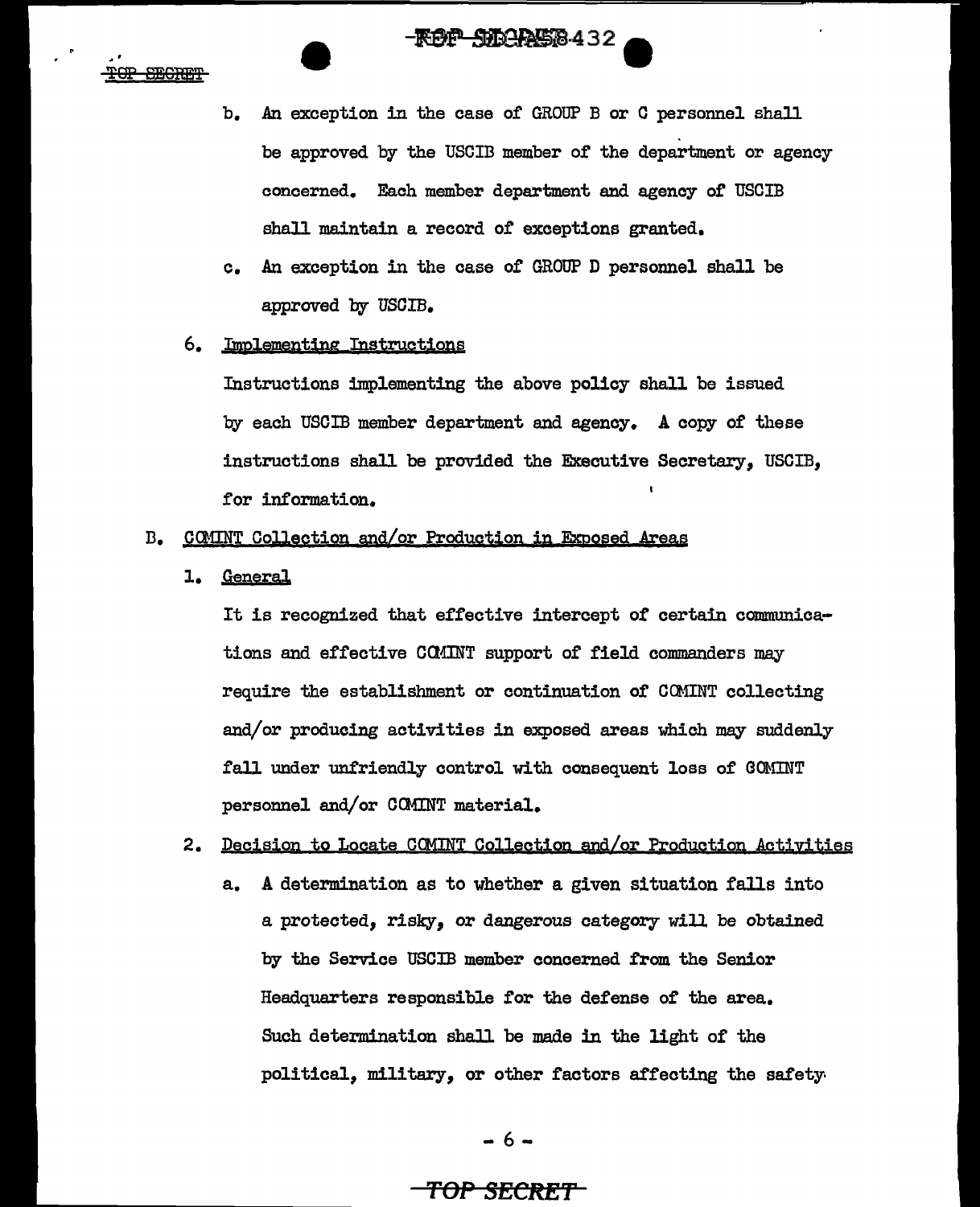**ROT SEORAT8432** 

**SEGRET** 

of the personnel and material involved. Appropriate coordination shall be effected with such other members of USCIB as may be concerned. When a situation has been so determined the Director, NSA, will be notified accordingly. The Director, NSA, will be notified immediately in case of a change in any situation previously reported.

- b. Upon notification that a given situation is risky or dangerous the Director, NSA, will decide whether a COMINT collection or production activity may be conducted in that area. In making this decision the Director, NSA, will:
	- (1) Determine whether the task to be performed by the COMINT activity meets the criteria set forth in paragraphs 3a and 4a, below.
	- (2) Weigh the advantages to be gained by the national CCMINT effort as against the disadvantages of the COMINT losses which may result if the area concerned is suddenly overrun, and the probable effect of such losses upon the conduct of COMINT collection or production activities elsewhere.
- 3. Safeguards for Dangerous Situations
	- a. Only unique intercept tasks which cannot be accomplished elsewhere shall be assigned, and only such analysis as is locally required to support these tasks and permit essential technical reporting shall be performed. '

-7-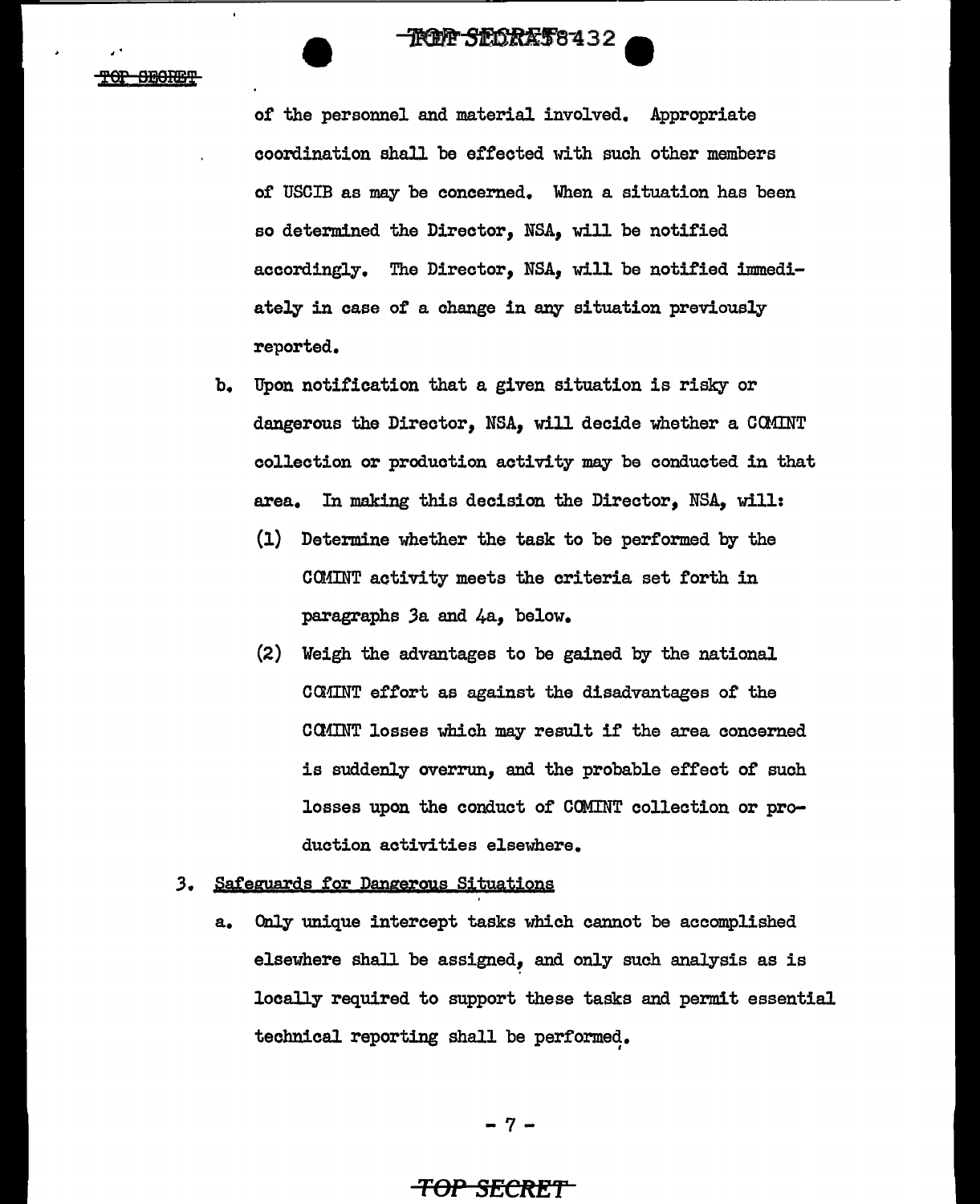# **FUE SEICRET8432**

- b. Only COMINI documents or technical aids essential and of current application to these tasks shall be held.
- c. Ho Category III OOMINT or·related documents and technical material shall be held.
- d. Personnel technically informed in COMINT of a higher level or broader scope than is required for the limited mission of the unit shall not be assigned if avoidable.
- e. No person in Group C, as defined in paragraph A.l.a(3) above, shall be assigned unless his presence is vital for the effective functioning of the unit.
- $f_{\bullet}$  No person in Group D, as defined in paragraph  $A_{\circ}A_{\circ}A(\mathcal{L})$ above, shall be assigned in any circumstance  $c$ .
- g. Facilities shall-be provided with which the minimum number of persons on duty at any one time can be expected to destroy effectively, if necessary, all classified COMINT materials within a time limit commensurate with existing dangers, and unit personnel shall be skilled in the use of these facilities.
- h. Appropriate steps shall be taken to ensure that the unit in question is kept informed of evacuation plans on a current basis.

# 4. Safeguards for Risky Situations

a. Only intercept, analytic and reporting tasks which cannot be performed satisfactorily in safe or protected situations. shall be assigned.

# $-8-$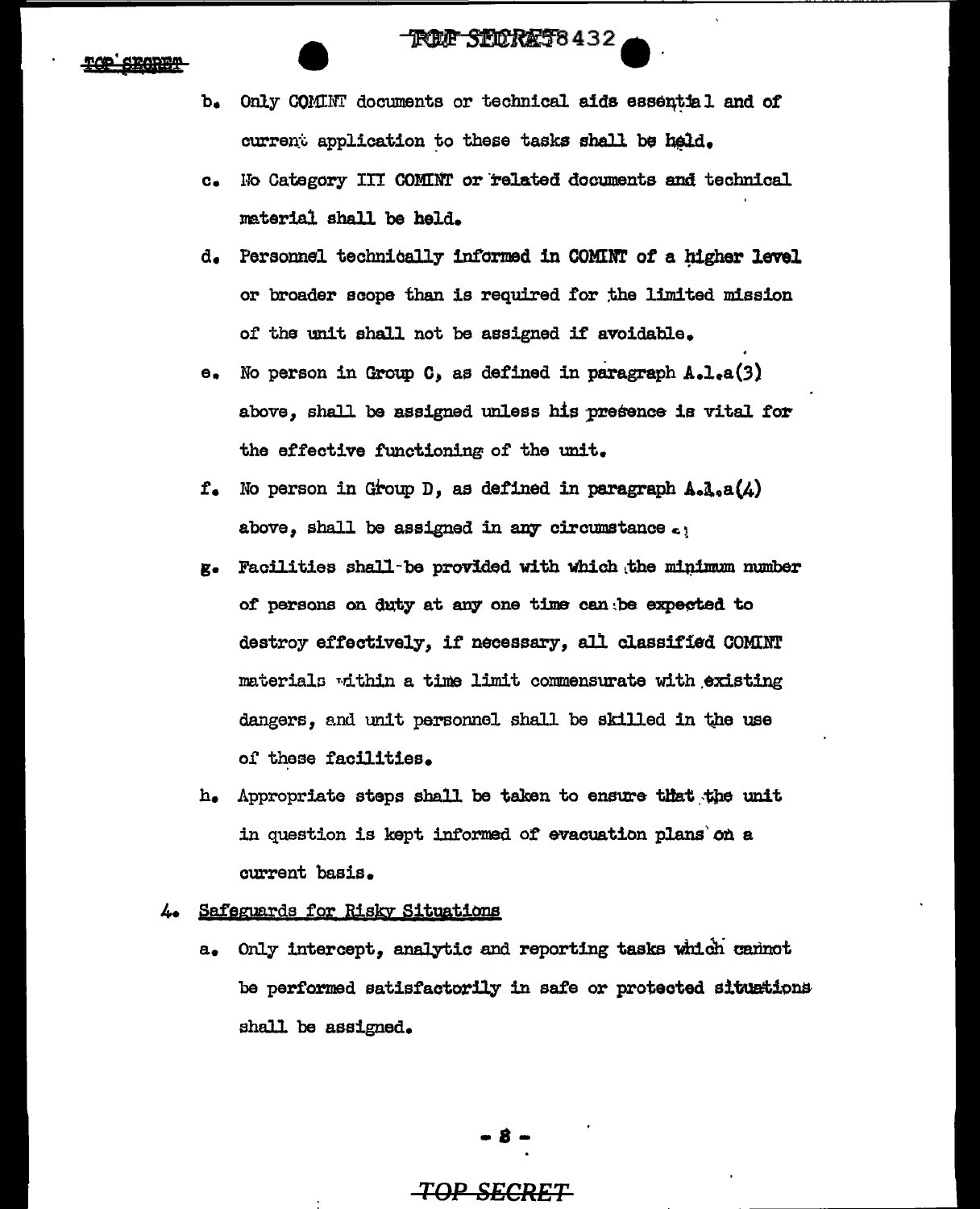# **JROPP SEORE 58432**

- TOP SECRET
- b. No Category III or related documents and technical material shall be held except those essential to the assigned task and of current application thereto, and the latter shall be maintained in such condition as to ensure immediate destruction, if necessary, upon sudden threat of seizure.
- c. No person in Group  $D_9$  as defined in paragraph  $A_9I_9a(4)$ , above, shall be assigned, unless required by considerations involving highly specialized technical knowledge.
- d. Facilities shall be provided with which one third of the complement can be expected to destroy effectively, if necessary, all classified CCMINT materials within a time limit commensurate with existing dangers, and unit personnel shall be skilled in the use of these facilities.
- e. Appropriate steps shall be taken to ensure that adequate arrangements are made for safe evacuation of all personnel whose loss would be damaging and that the unit in question is kept informed of evacuation plans on a current basis.
- 5. The Director, NSA, will submit a semi-annual report to USCIB containing a list of COMINT collection and/or production activities being conducted in dangerous or risky areas.
- 6. Exceptions to paragraphs *3* and 4, above, shall be made only with the approval of USCIB.
- c. CQMINT Dissemination to Consumers in Exposed Areas
	- 1. General

The determination of the "need to know" of an official, and the responsibility for satisfying that need in the case of any particular item or category of COMINT, are functions of command or departmental or agency authority, residing *with*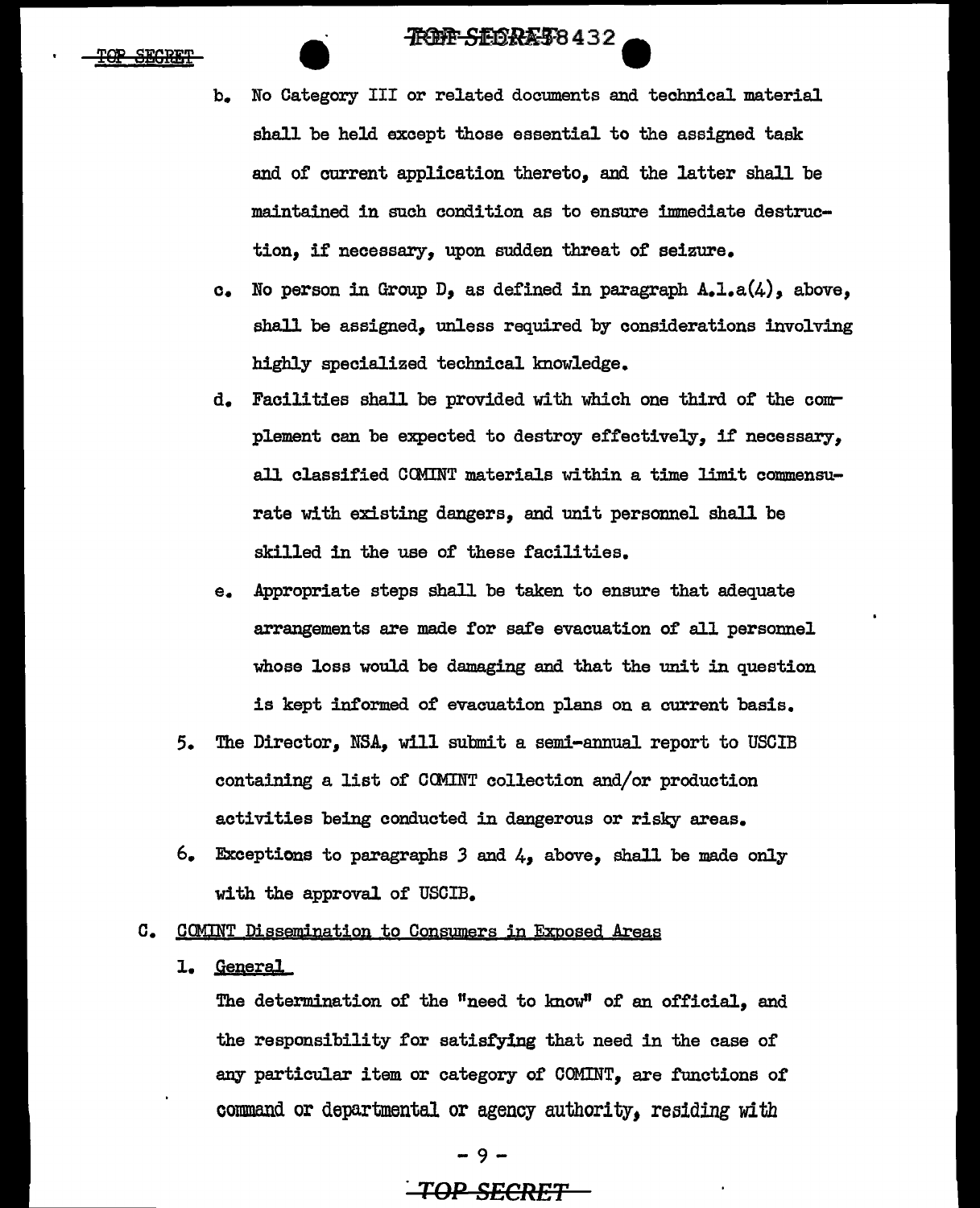# -TRAPE SERRE \$8432

the appropriate USCIB member either in its own capacity or as the executive agent of the Secretary of Defense. Nothing in ' this policy should be regarded as abrogating that principle. Nevertheless, USCIB recognizes that, under certain circumstances, the consideration of security in the common interest may override. This policy is formulated in the light of that recognition.

- 2. Decision to Locate COMINT Dissemination Activities in Exposed Areas
	- a. A determination as to whether a given situation falls into a protected, risky or dangerous category will be obtained by the appropriate Service USCIB member from the senior headquarters responsible for the defense of the area. Such determination shall be made in the light of the political, military, or other factors affecting the safety of the personnel or material involved. Appropriate coordination shall be effected with such other members of USCIB as may be concerned. When a situation has been so determined, the USCIB member desirous of locating such dissemination facilities will be notified accordingly. That USCIB member will be notified immediately in case of a change in any situation previously reported.
	- b. Upon notification that a given situation is risky or dangerous that USGIB member will decide whether a CCMINT dissemination activity may be conducted in that area. In making this decision that member will:
		- (1) Determine whether the task to be performed can, in fact, only be satisfactorily performed in that area under consideration.

## - 10 -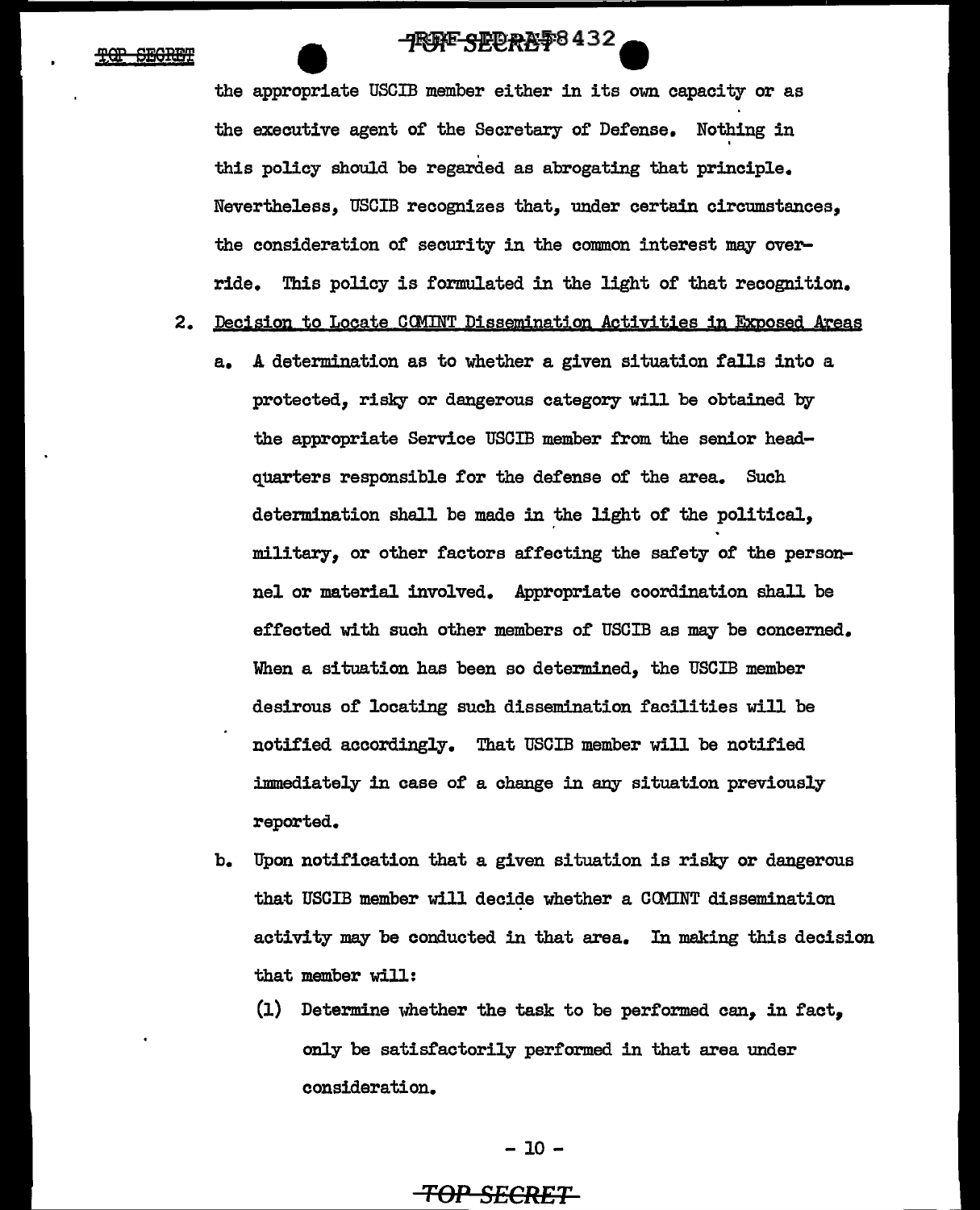- (2) Weigh the advantages to be expected from such dissemination as against the disadvantages of the COMINT losses which may result if the area concerned is suddenly overrun, and the probable effect of such losses upon the conduct of COMINT activities elsewhere.
- 3. Safeguards for Dangerous Situations
	- a. only those COMINT items essential to the operational responsibilities of a senior recipient shall be delivered into such areas. All Category III and II items will be so worded as to minimize disclosure of the source, should the naterial fall into unauthorized hands.
	- b. Except in cases of urgency, Russian and Satellite COMDNT will not be delivered into such areas.
		- (1) Such items delivered shall be encrypted with certain one-time cipher elements, the possession of which is necessary for decryption, and the decrypted versions plus the one-time cipher elements involved shall be completely destroyed, normally immediately, but in any case within 24 hours after decryption.
		- (2) No physical copies or files of this information, even in extract or gist, shall be retained under any circumstance and special. care shall be exercised to maintain the physical security of the one-time cipher elements.
	- c. No person in Group  $C_2$ , as defined in paragraph  $A_1A_2(a(3))$ , above, shall be assigned unless his presence is vital for the effeotive functioning of the unit.

- ll --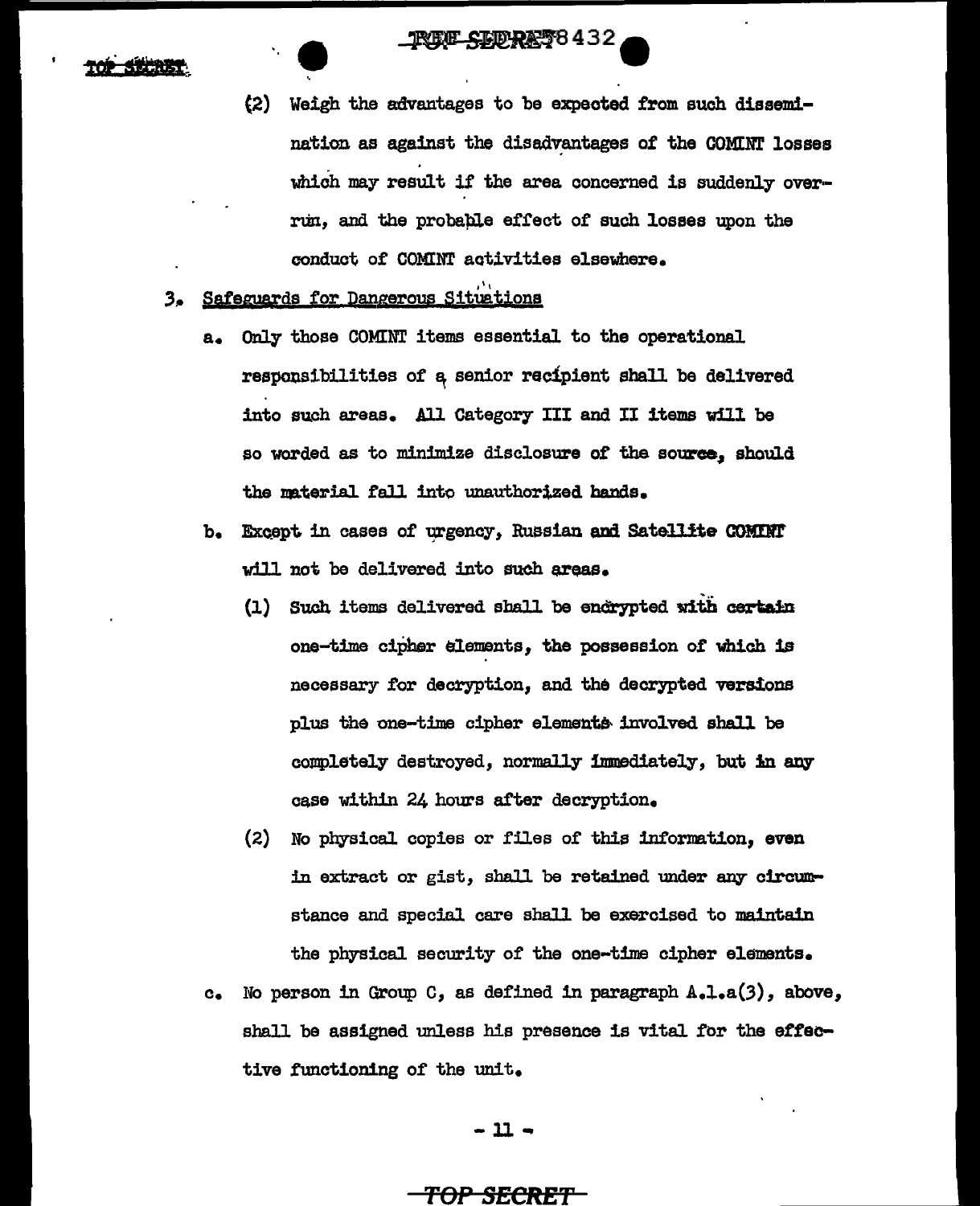# **TEAF SEEREF8432**

- d. Uo person in Group D, as defined in-paragraph A.l.a.(4), above, shall be assigned under any circumstance.
- e. Facilities shall be provided with which the minimum number of parsons on duty at any one time can be expected to destroy effectively, if necessary, all classified COMINT materials within a time limit conmensurato with existing dangers, and unit personnel shall be skilled in the use of these facilities.
- f. Appropriate steps shall be taken to ensure that the unit in question is kept informed of evacuation plans on a current basis.
- 4. Safeguards for Risky Situations
	- a. Only those COMINT items having important and direct bearing on the operational responsibilities of a senior recipient shall be delivered into such areas.<sup>1</sup> Such material may include Russian or Satellite COMINT providing special care is exercised in maintaining the security thereof. Filas of Russian or Satellite COMINT, or o£ extracts or gists thereof, shall be kept to a minimum, and shall be maintained apart from files of other types *ot* COMINT. Procedures shall be instituted to ensure immediate and complete destruction of the files in case of emergency.
	- b. No person in Group **D**, as defined in paragraph  $A_0I_0a_0(4)$ , above, shall be assigned under any circumstance.
	- c. Facilities shall be provided with which one third of the complement can be expected to destroy effectively, if necessary, all classified COMINT material within a time limit commensurate with existing dangers, and unit personnel shall be skilled in the use of these facilities.

# -12 - *TOP SECRET*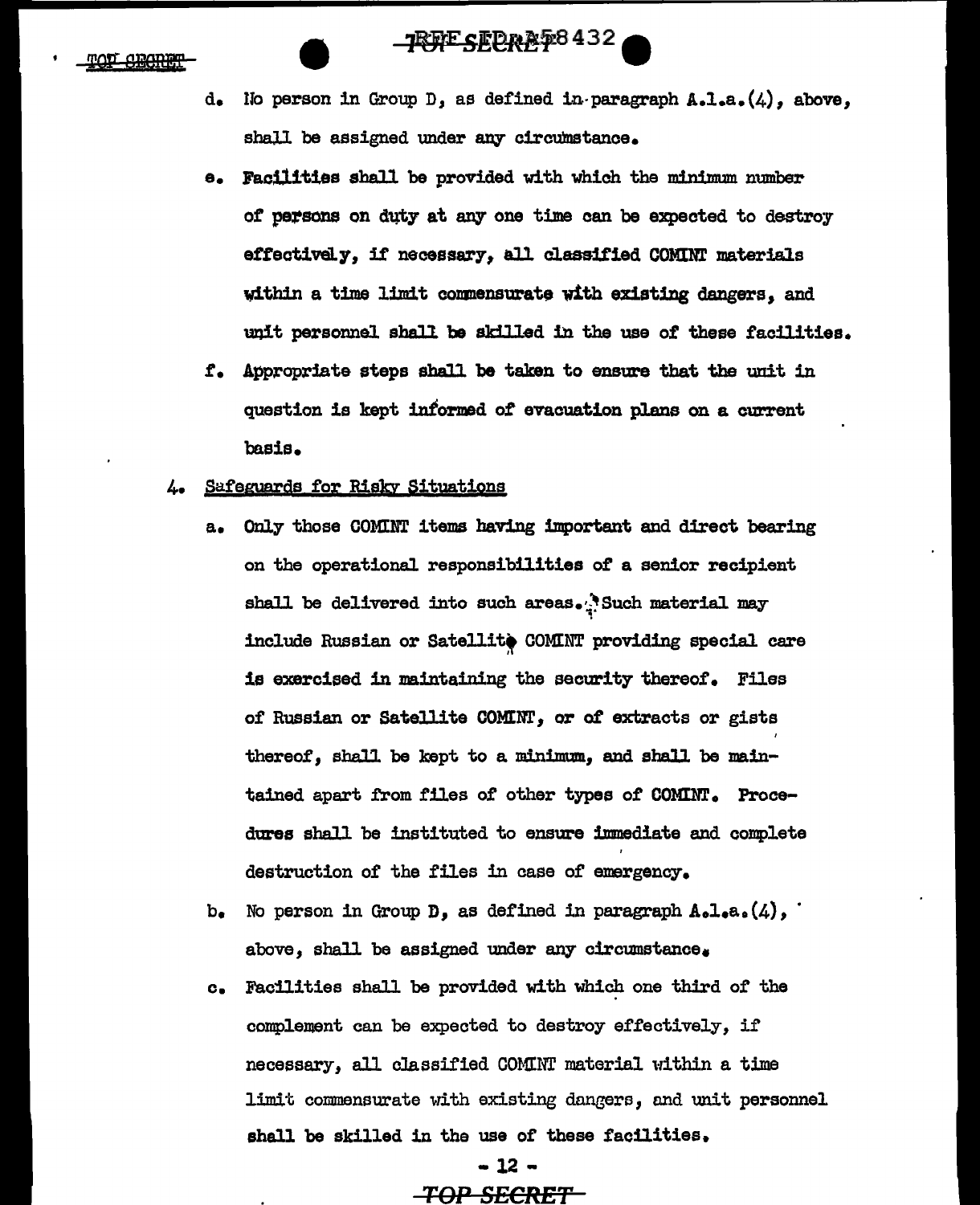#### **-\$DCA58432** -REFP

----------------------------------------------------~~~~~~~~~~~--

secret

•

- d. Appropriate steps shall be taken to ensure that adequate arrangements are made for safe evacuation of all personnel whose loss would be damaging and that the unit in question is kept informed of evacuation plans on a current basis.
- 5. Each tBOIB member will submit a semi-annual report to tBCID containing a list of COMINT dissemination activities being conducted by that member in risky or dangerous situations.
- $6.$  Exceptions to paragraphs 3 and  $4$ , above, shall be made only with the approval of USCIB.